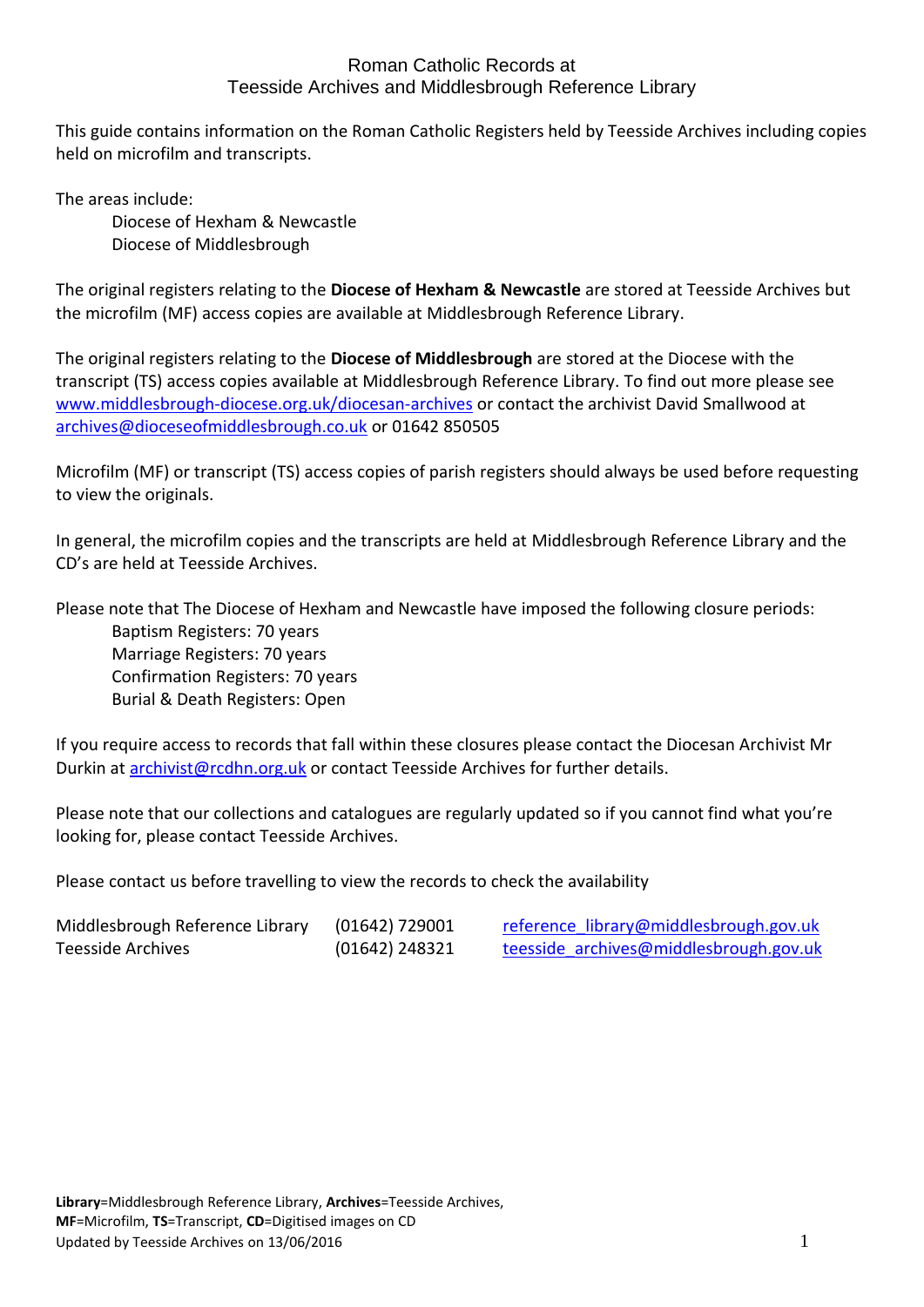| Hartlepool, St. Mary (The Immaculate Conception) formerly St. Hilda Rc/Ha (M) 3 |  |
|---------------------------------------------------------------------------------|--|
|                                                                                 |  |
|                                                                                 |  |
|                                                                                 |  |
|                                                                                 |  |
|                                                                                 |  |
|                                                                                 |  |
|                                                                                 |  |
|                                                                                 |  |
|                                                                                 |  |
|                                                                                 |  |
|                                                                                 |  |
|                                                                                 |  |
|                                                                                 |  |
|                                                                                 |  |
|                                                                                 |  |
|                                                                                 |  |
|                                                                                 |  |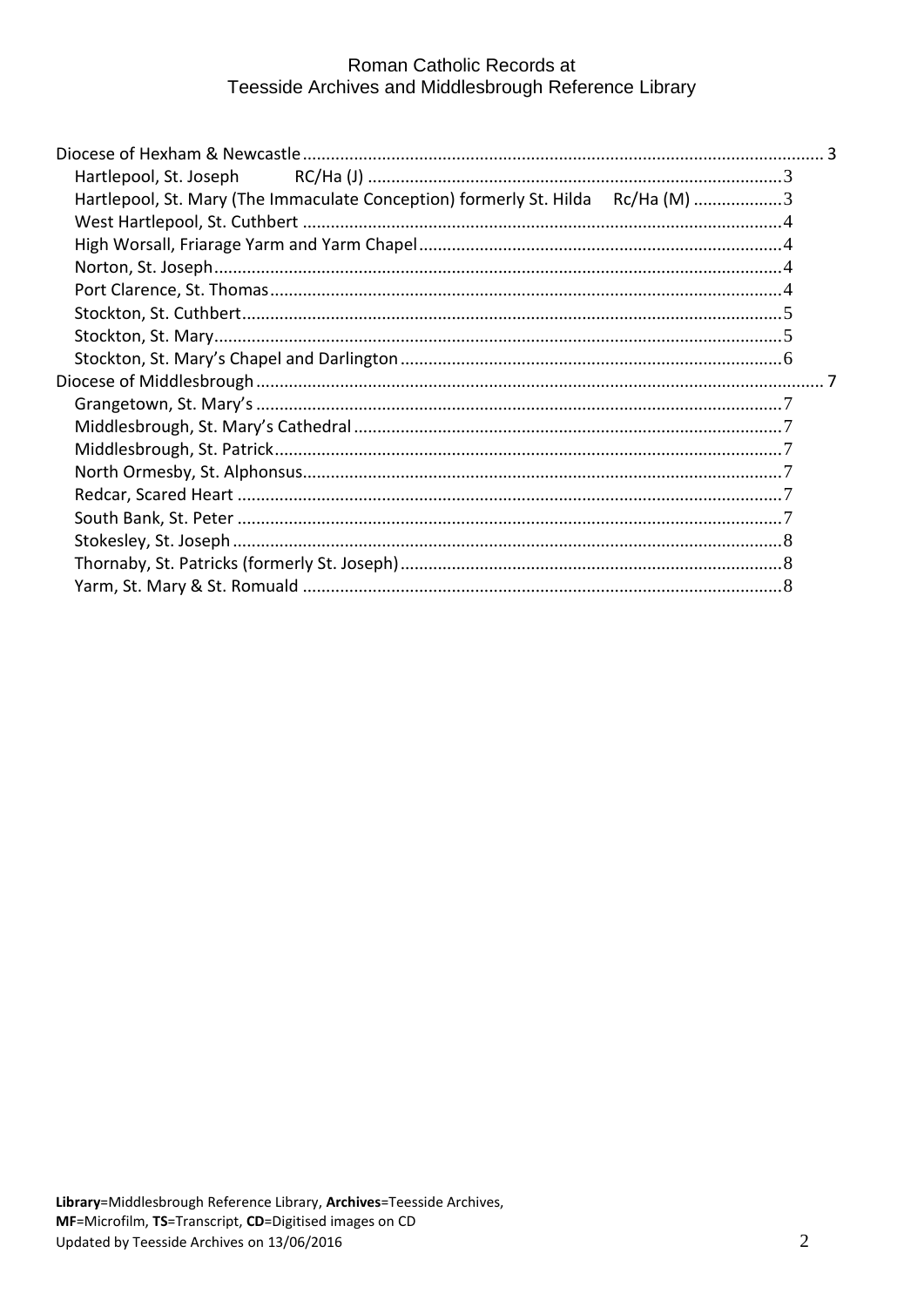# <span id="page-2-0"></span>**Diocese of Hexham & Newcastle**

### <span id="page-2-1"></span>*Hartlepool, St. Joseph* Research Research Books RC/Ha (J)

| <b>Baptisms</b>  | 1868-1872 | MF1041                     | Library         |
|------------------|-----------|----------------------------|-----------------|
| <b>Baptisms</b>  | 1872-1874 | MF1041                     | Library         |
| <b>Baptisms</b>  | 1874-1882 | MF1041                     | Library         |
| <b>Baptisms</b>  | 1882-1890 | MF1041                     | Library         |
| <b>Baptisms</b>  | 1890-1899 | MF1042                     | Library         |
| <b>Baptisms</b>  | 1899-1910 | MF1042                     | Library         |
| <b>Baptisms</b>  | 1910-1919 | CD <sub>RC5</sub>          | Archives        |
| <b>Baptisms</b>  | 1919-1925 | MF1042 (to 1920)           | Library         |
| <b>Baptisms</b>  | 1925-1933 | CD <sub>RC6</sub>          | <b>Archives</b> |
| <b>Baptisms</b>  | 1933-1945 | CD <sub>RC7</sub>          | Archives        |
| <b>Baptisms</b>  | 1945-1950 | <b>CLOSED FOR 70 YEARS</b> |                 |
| <b>Baptisms</b>  | 1950-1959 | <b>CLOSED FOR 70 YEARS</b> |                 |
| Marriages        | 1869-1882 | MF1042                     | Library         |
| Marriages        | 1882-1892 | MF1042                     | Library         |
| Marriages        | 1892-1914 | MF1042                     | Library         |
| Marriages        | 1914-1941 | MF1043 to 1920/            | Library         |
|                  |           | CD RC8 1919-1941           | Archives        |
| <b>Marriages</b> | 1942-1951 | <b>CLOSED FOR 70 YEARS</b> |                 |
| Marriages        | 1951-1978 | <b>CLOSED FOR 70 YEARS</b> |                 |
| Deaths           | 1867-1872 | MF1043                     | Library         |
| Deaths           | 1872-1887 | MF1043                     | Library         |
| Deaths           | 1887-1901 | MF1043                     | Library         |
| Deaths           | 1901-1908 | MF1043                     | Library         |
| Deaths           | 1908-1924 | MF1043                     | Library         |
| Deaths           | 1924-1943 | MF1043                     | Library         |
| Deaths           | 1943-1961 | MF1044                     | Library         |
| Deaths           | 1961-1992 | MF1044                     | Library         |
| Confirmations    | 1868-1891 | Original Only              | Archives        |
| Confirmations    | 1891-1915 | Original Only              | Archives        |
| Confirmations    | 1915-1931 | <b>Original Only</b>       | Archives        |
| Confirmations    | 1931-1953 | <b>CLOSED FOR 70 YEARS</b> |                 |

### <span id="page-2-2"></span> *Hartlepool, St. Mary (The Immaculate Conception) formerly St. Hilda Rc/Ha (M)*

### Founded 1834

 The original register is deposited at the National Archives but a microfilm copy is available. The parish was previously dedicated to St. Hilda.

| <b>Baptisms</b> | 1834-1840 | MF201  | Library |
|-----------------|-----------|--------|---------|
| <b>Baptisms</b> | 1840-1855 | MF1044 | Library |
| <b>Baptisms</b> | 1856-1861 | MF1044 | Library |
| <b>Baptisms</b> | 1861-1890 | MF1044 | Library |

 **Library**=Middlesbrough Reference Library, **Archives**=Teesside Archives, **MF**=Microfilm, **TS**=Transcript, **CD**=Digitised images on CD<br>Updated by Teesside Archives on 13/06/2016 3 Updated by Teesside Archives on 13/06/2016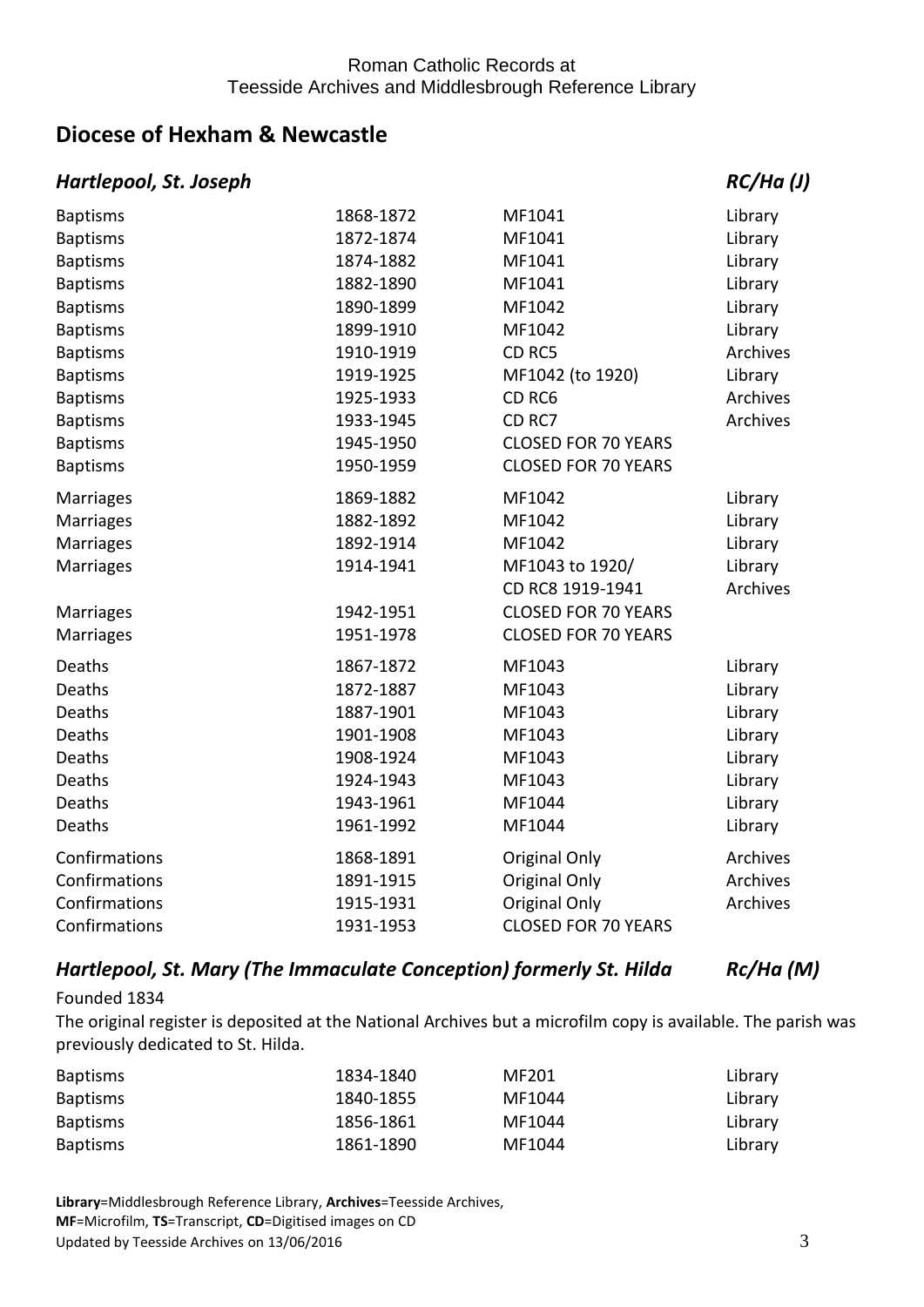| <b>Baptisms</b><br><b>Baptisms</b><br><b>Baptisms</b>                        | 1890-1907<br>1907-1938<br>1938-1957                           | MF1045<br>MF1045 to 1920/CD RC10<br><b>CLOSED FOR 70 YEARS</b>           | Library<br>Library/Archives                         |
|------------------------------------------------------------------------------|---------------------------------------------------------------|--------------------------------------------------------------------------|-----------------------------------------------------|
| <b>Marriages</b><br><b>Marriages</b><br><b>Marriages</b><br><b>Marriages</b> | 1840-1855<br>1856-1891<br>1891-1932<br>1932-1992              | MF1045<br>MF1045<br>MF1045 to 1921/CD RC18<br><b>CLOSED FOR 70 YEARS</b> | Library<br>Library<br>Library/Archives              |
| Deaths<br>Deaths<br>Deaths<br>Deaths<br>Deaths                               | 1856-1867<br>1867-1888<br>1901-1932<br>1932-1937<br>1937-1965 | MF1045<br>MF1045<br>MF1045<br>MF1046<br>MF1046                           | Library<br>Library<br>Library<br>Library<br>Library |
| Confirmations                                                                | 1856-1957                                                     | <b>CLOSED FOR 70 YEARS</b>                                               |                                                     |

## <span id="page-3-0"></span> *West Hartlepool, St. Cuthbert*

| RC/H(C)         |           |                            |          |
|-----------------|-----------|----------------------------|----------|
| <b>Baptisms</b> | 1928-1946 | CD RC3                     | Archives |
| Marriages       | 1928-1952 | <b>CLOSED FOR 70 YEARS</b> |          |
| Deaths          | 1928-1939 | CD RC4                     | Archives |

# <span id="page-3-1"></span>*High Worsall, Friarage Yarm and Yarm Chapel*

The original register is deposited at the National Archives but a microfilm copy is available.

<span id="page-3-3"></span><span id="page-3-2"></span>

| <b>Baptisms</b>                                                                             | 1795-1840                                                     | MF201                                                                                                   | Library                                 |
|---------------------------------------------------------------------------------------------|---------------------------------------------------------------|---------------------------------------------------------------------------------------------------------|-----------------------------------------|
| Norton, St. Joseph                                                                          |                                                               |                                                                                                         |                                         |
| $RC/N$ (J)                                                                                  |                                                               |                                                                                                         |                                         |
| <b>Baptisms</b><br><b>Baptisms</b>                                                          | 1933-1942<br>1942-1947                                        | CD RC19<br><b>CLOSED FOR 70 YEARS</b>                                                                   | Archives                                |
| <b>Marriages</b>                                                                            | 1933-1953                                                     | <b>CLOSED FOR 70 YEARS</b>                                                                              |                                         |
| <b>Burials</b>                                                                              | 1933-1961                                                     | CD <sub>RC9</sub>                                                                                       | Archives                                |
| Confirmations                                                                               | 1936-1962                                                     | <b>CLOSED FOR 70 YEARS</b>                                                                              |                                         |
| <b>Port Clarence, St. Thomas</b><br>RC/PC                                                   |                                                               |                                                                                                         |                                         |
| <b>Baptisms</b><br><b>Baptisms</b><br><b>Baptisms</b><br><b>Baptisms</b><br><b>Baptisms</b> | 1865-1900<br>1900-1925<br>1925-1935<br>1935-1952<br>1952-1978 | MF1041/CD RC11<br>MF1041 to 1920<br>CD RC19<br><b>CLOSED FOR 70 YEARS</b><br><b>CLOSED FOR 70 YEARS</b> | Library/Archives<br>Library<br>Archives |

 **Library**=Middlesbrough Reference Library, **Archives**=Teesside Archives, **MF**=Microfilm, **TS**=Transcript, **CD**=Digitised images on CD<br>Updated by Teesside Archives on 13/06/2016 4 Updated by Teesside Archives on 13/06/2016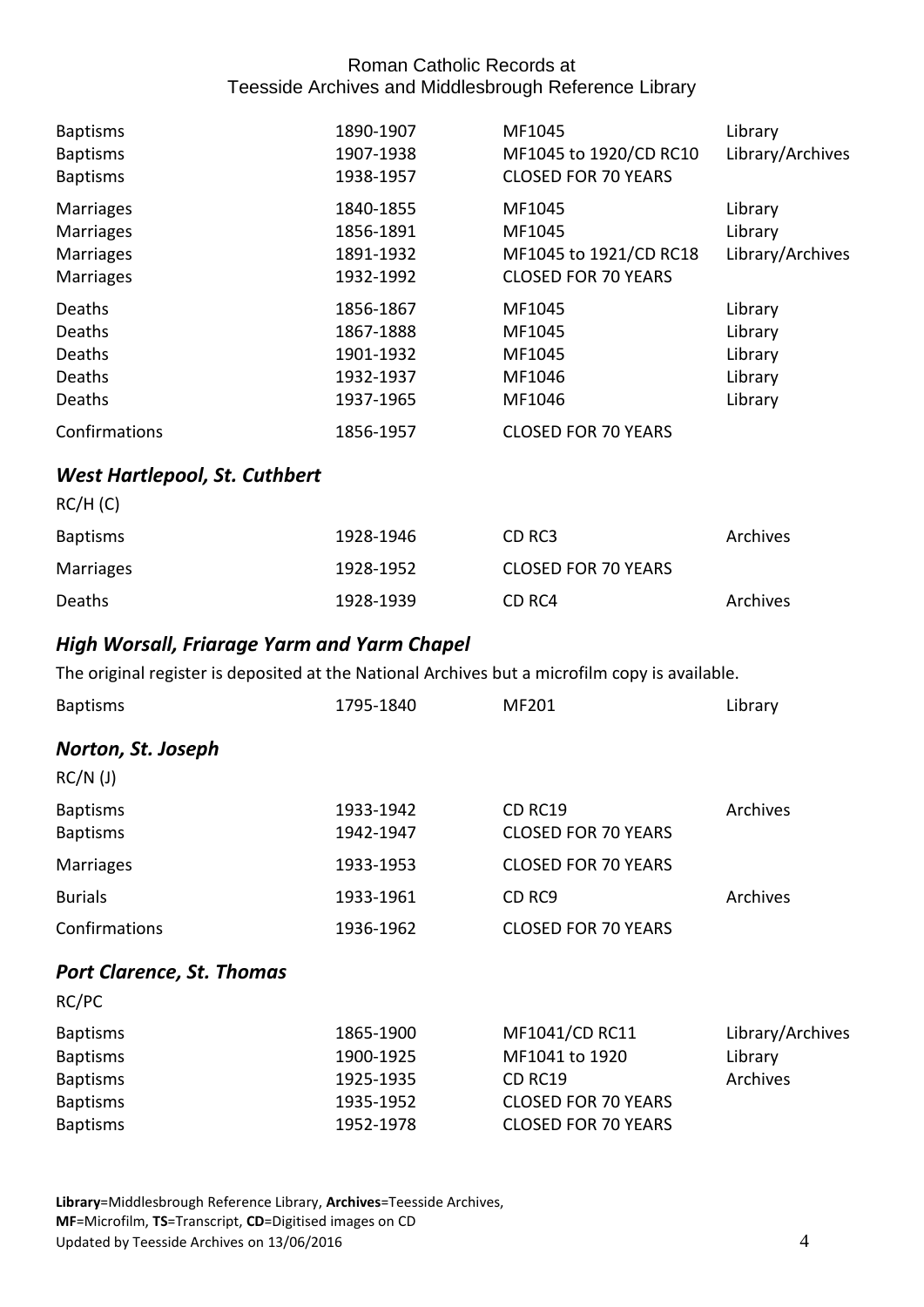<span id="page-4-0"></span>

| <b>Marriages</b><br><b>Marriages</b><br><b>Marriages</b>                                                                                                                                   | 1865-1944<br>1944-1978<br>1962-1978                                                                                            | MF1041 to 1920/CD RC19<br><b>CLOSED FOR 70 YEARS</b><br><b>CLOSED FOR 70 YEARS</b>                                                                                                          | Library/Archives                                                                                                             |
|--------------------------------------------------------------------------------------------------------------------------------------------------------------------------------------------|--------------------------------------------------------------------------------------------------------------------------------|---------------------------------------------------------------------------------------------------------------------------------------------------------------------------------------------|------------------------------------------------------------------------------------------------------------------------------|
| Deaths<br>Deaths<br>Deaths                                                                                                                                                                 | 1865-1919<br>1919-1944<br>1944-1978                                                                                            | MF1041<br>MF1041<br>MF1041                                                                                                                                                                  | Library<br>Library<br>Library                                                                                                |
| Confirmations<br>Confirmations                                                                                                                                                             | 1872-1923<br>1928-1973                                                                                                         | Original Only<br><b>CLOSED FOR 70 YEARS</b>                                                                                                                                                 | Archives                                                                                                                     |
| <b>Stockton, St. Cuthbert</b>                                                                                                                                                              |                                                                                                                                |                                                                                                                                                                                             |                                                                                                                              |
| RC/Sto(C)                                                                                                                                                                                  |                                                                                                                                |                                                                                                                                                                                             |                                                                                                                              |
| <b>Baptisms</b><br><b>Baptisms</b><br><b>Baptisms</b><br>Baptisms (Duplicate)                                                                                                              | 1906-1908<br>1908-1929<br>1929-1943<br>1906-1943                                                                               | <b>CD RC12</b><br>CD RC13<br><b>CD RC 14</b>                                                                                                                                                | Archives<br>Archives<br>Archives                                                                                             |
| <b>Marriages</b><br><b>Marriages</b><br><b>Marriages</b><br><b>Marriages</b><br>Marriages<br><b>Marriages</b><br><b>Marriages</b>                                                          | 1906-1916<br>1916-1951<br>1938-1964<br>1981-1982<br>1982-1984<br>1984-1985<br>1985-1991                                        | CD RC19<br><b>CLOSED FOR 70 YEARS</b><br><b>CLOSED FOR 70 YEARS</b><br><b>CLOSED FOR 70 YEARS</b><br><b>CLOSED FOR 70 YEARS</b><br><b>CLOSED FOR 70 YEARS</b><br><b>CLOSED FOR 70 YEARS</b> | Archives                                                                                                                     |
| Deaths                                                                                                                                                                                     | 1906-1987                                                                                                                      | <b>CD</b>                                                                                                                                                                                   | Archives                                                                                                                     |
| Confirmations                                                                                                                                                                              | 1910-1947                                                                                                                      | <b>CLOSED FOR 70 YEARS</b>                                                                                                                                                                  |                                                                                                                              |
| <b>Stockton, St. Mary</b>                                                                                                                                                                  |                                                                                                                                |                                                                                                                                                                                             |                                                                                                                              |
| RC/Sto.SM                                                                                                                                                                                  |                                                                                                                                |                                                                                                                                                                                             |                                                                                                                              |
| <b>Baptisms</b><br><b>Baptisms</b><br><b>Baptisms</b><br><b>Baptisms</b><br><b>Baptisms</b><br><b>Baptisms</b><br><b>Baptisms</b><br><b>Baptisms</b><br><b>Baptisms</b><br><b>Baptisms</b> | 1840-1856<br>1856-1864<br>1864-1868<br>1868-1875<br>1875-1887<br>1887-1901<br>1901-1910<br>1910-1924<br>1924-1926<br>1926-1935 | MF1006<br>MF1006<br>MF1006<br>MF1006<br>MF1006<br>MF1007<br>MF1007<br>MF1008<br>MF1008/CD RC16<br>MF1008/CD RC17                                                                            | Library<br>Library<br>Library<br>Library<br>Library<br>Library<br>Library<br>Library<br>Library/Archives<br>Library/Archives |
| <b>Baptisms Index</b><br><b>Baptisms Index</b><br><b>Baptisms Index</b><br><b>Baptisms Index</b><br><b>Marriages</b>                                                                       | 1856-1875<br>1875-1887<br>1887-1901<br>1901-1972<br>1841-1856                                                                  | MF1009<br>MF1009<br>MF1009<br>MF1009<br>MF1008                                                                                                                                              | Library<br>Library<br>Library<br>Library<br>Library                                                                          |

<span id="page-4-1"></span> **Library**=Middlesbrough Reference Library, **Archives**=Teesside Archives, **MF**=Microfilm, **TS**=Transcript, **CD**=Digitised images on CD<br>Updated by Teesside Archives on 13/06/2016 5 Updated by Teesside Archives on 13/06/2016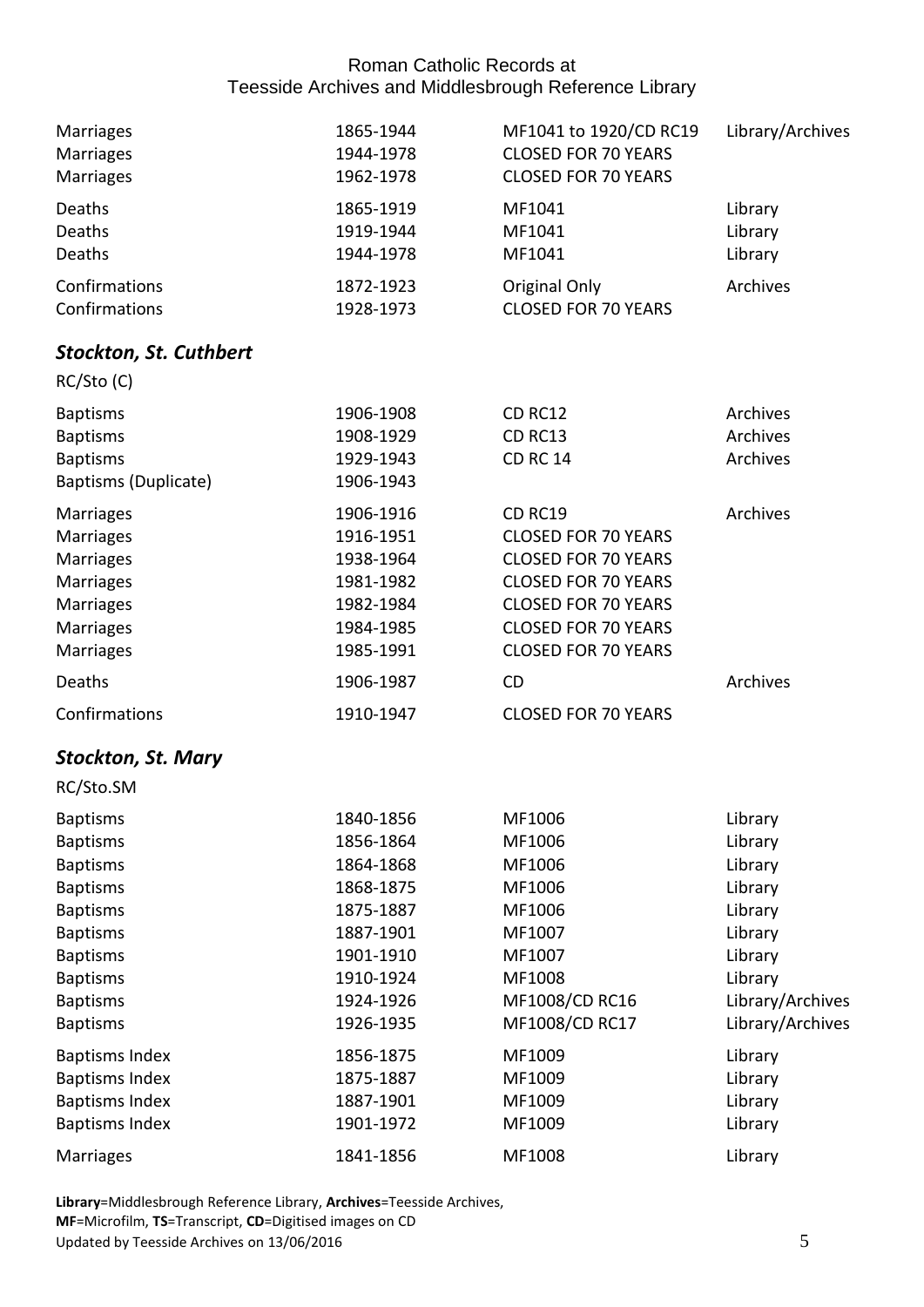| <b>Marriages</b>                                                | 1856-1880         | MF1008                 | Library         |
|-----------------------------------------------------------------|-------------------|------------------------|-----------------|
| <b>Marriages</b>                                                | 1880-1920         | MF1008                 | Library         |
| <b>Marriages</b>                                                | 1920-1943         | MF1008 to 1921/CD RC15 | Library/Archive |
| Deaths                                                          | 1855-1879         | MF1008                 | Library         |
|                                                                 | 1876-1871 missing |                        |                 |
| Deaths                                                          | 1881-1882         | MF1008                 | Library         |
| <b>Deaths</b>                                                   | 1884-1887         | MF1008                 | Library         |
| Deaths*                                                         | 1887-1923         | MF1008                 | Library         |
| *includes persons buried at Norton 1888-1889, 1901-1918 missing |                   |                        |                 |
| Deaths                                                          | 1923-1940         | MF1009                 | Library         |
| Deaths                                                          | 1940-1952         | MF1009                 | Library         |

# <span id="page-5-0"></span>*Stockton, St. Mary's Chapel and Darlington*

Founded 1783

The original register is deposited at the National Archives but a microfilm copy is available.

| <b>Baptisms</b> | 1783-1840 | MF201 | Library |
|-----------------|-----------|-------|---------|
|                 |           |       |         |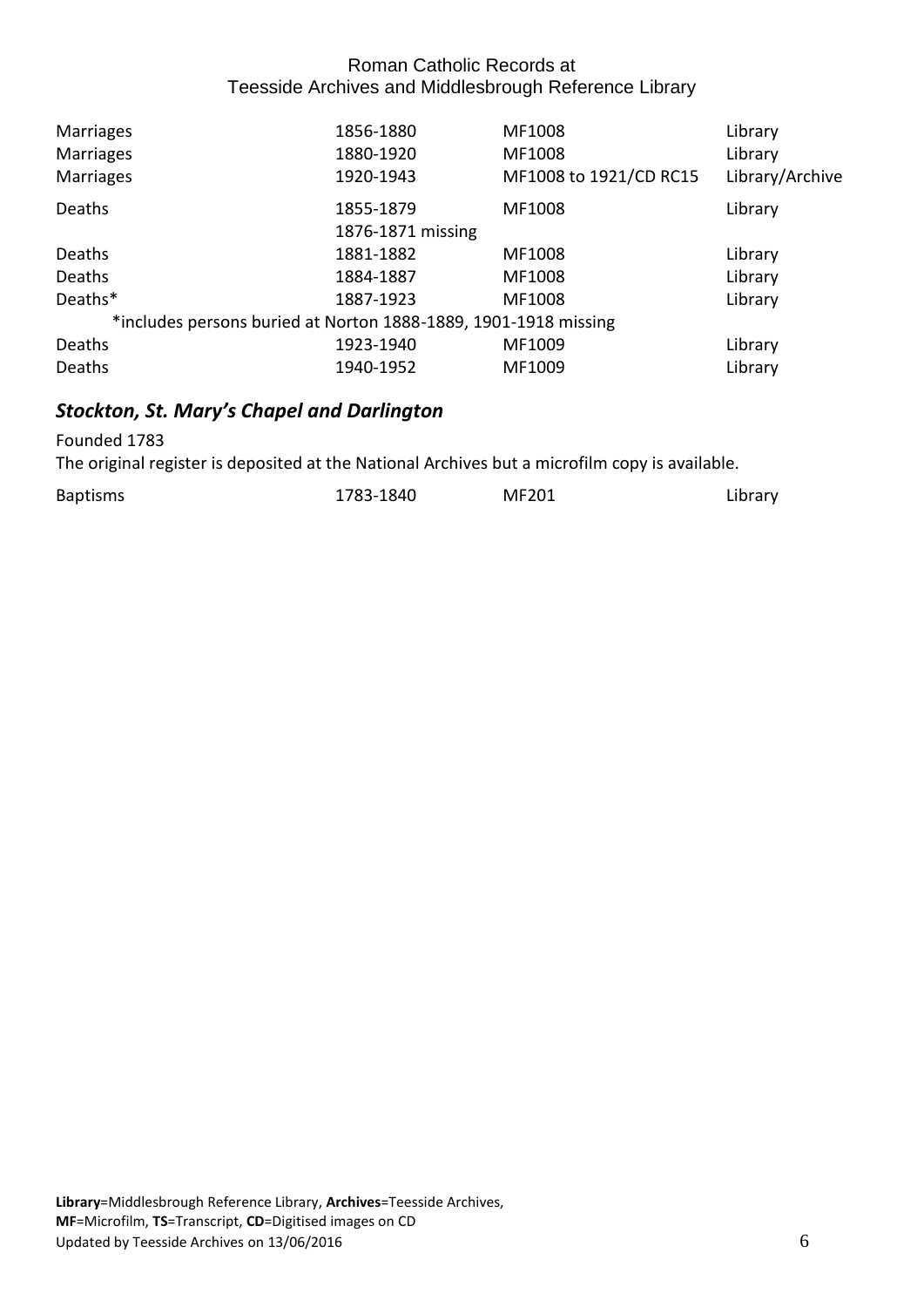# <span id="page-6-0"></span>**Diocese of Middlesbrough**

## <span id="page-6-1"></span>*Grangetown, St. Mary's*

<span id="page-6-3"></span><span id="page-6-2"></span>

| <b>Baptisms</b>                     | 1893-1901 | <b>TS51</b>  | Library  |
|-------------------------------------|-----------|--------------|----------|
| <b>Baptisms</b>                     | 1901-1910 | CD RC2       | Archives |
| <b>Baptisms</b>                     | 1910-1928 | CD RC2       | Archives |
| <b>Marriages</b>                    | 1981-1988 | CD RC1       | Archives |
| Middlesbrough, St. Mary's Cathedral |           |              |          |
| <b>Baptisms</b>                     | 1844-1900 | <b>TS52</b>  | Library  |
| <b>Baptisms Index</b>               | 1844-1926 | <b>TS52</b>  | Library  |
| <b>Banns</b>                        | 1876-1883 | <b>TS52</b>  | Library  |
| <b>Banns</b>                        | 1914-1919 | <b>TS52</b>  | Library  |
| <b>Banns</b>                        | 1921-1961 | <b>TS52</b>  | Library  |
| Marriages (Index 1854-1946)         | 1854-1950 | <b>TS52</b>  | Library  |
| Confirmations                       | 1876-1883 | <b>TS52</b>  | Library  |
| Deaths                              | 1876-1883 | <b>TS52</b>  | Library  |
| Deaths                              | 1914-1919 | <b>TS52</b>  | Library  |
| Deaths                              | 1921-1961 | <b>TS52</b>  | Library  |
| Deaths                              | 1959-1995 | <b>TS52</b>  | Library  |
| Funeral                             | 1959-1995 | <b>TS52</b>  | Library  |
| <b>Middlesbrough, St. Patrick</b>   |           |              |          |
| <b>Baptisms</b>                     | 1901-1912 | <b>TS53</b>  | Library  |
| includes index for A-C 1901-1937    |           |              |          |
| <b>Marriages</b>                    | 1901-1911 | <b>TS53</b>  | Library  |
| <b>Funerals</b>                     | 1959-1976 | <b>TS53</b>  | Library  |
| <b>North Ormesby, St. Alphonsus</b> |           |              |          |
| <b>Baptisms</b>                     | 1903-1913 | <b>TS52A</b> | Library  |
| <b>Redcar, Scared Heart</b>         |           |              |          |
| <b>Baptisms</b>                     | 1874-1936 | <b>TS54</b>  | Library  |
| <b>South Bank, St. Peter</b>        |           |              |          |
| <b>Baptisms</b>                     | 1875-1894 | <b>TS56</b>  | Library  |
| Marriages                           | 1877-1926 | <b>TS56</b>  | Library  |

<span id="page-6-6"></span><span id="page-6-5"></span><span id="page-6-4"></span> **Library**=Middlesbrough Reference Library, **Archives**=Teesside Archives, **MF**=Microfilm, **TS**=Transcript, **CD**=Digitised images on CD<br>Updated by Teesside Archives on 13/06/2016 7 Updated by Teesside Archives on 13/06/2016